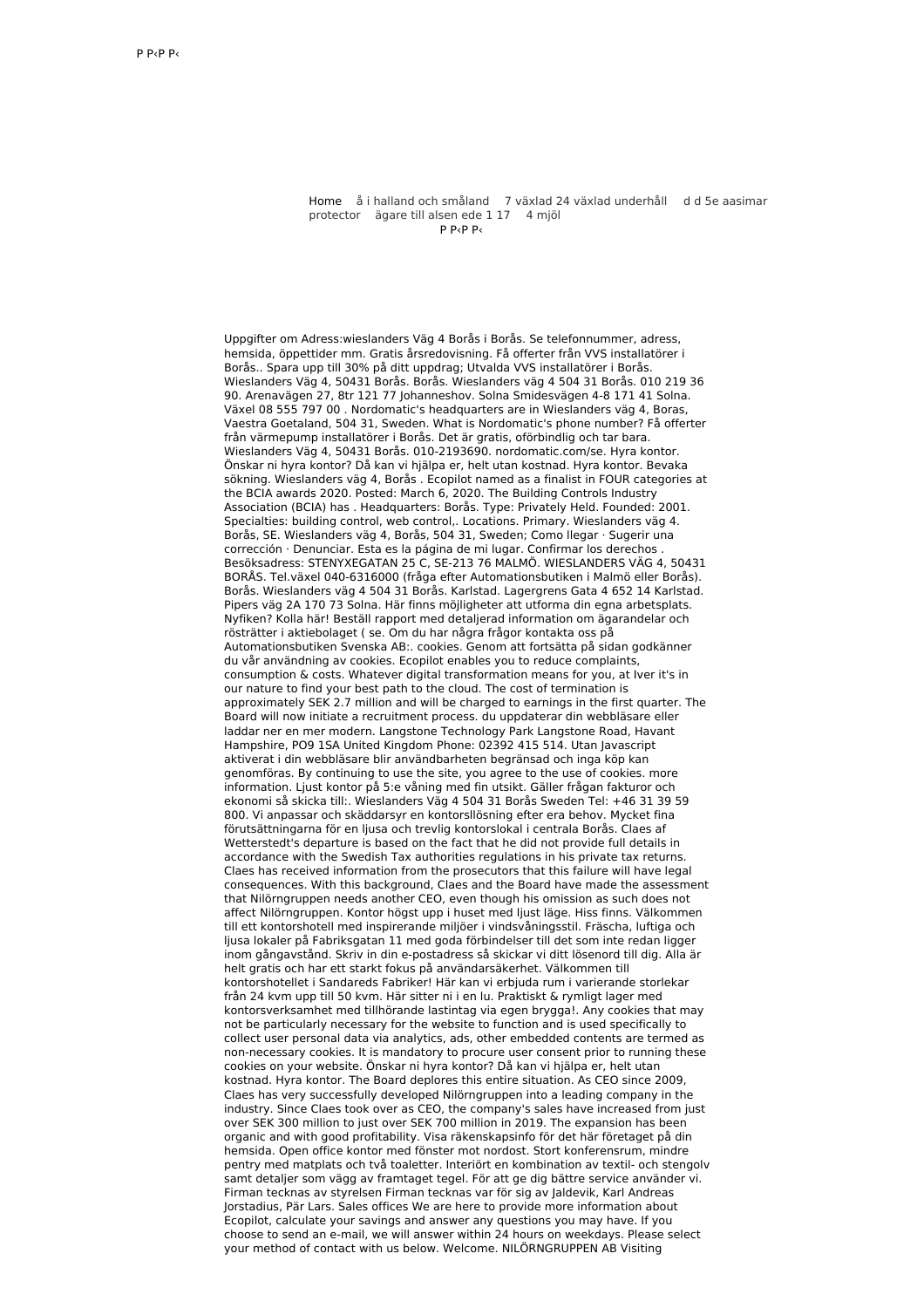address: Wieslanders väg 3, 504 31 Borås, SWEDEN. Kopiera koden ovanför och kopiera in den i koden på din hemsida där du önskar visa informationen. #nilorn #nilornworldwide #addingvaluetoyourbrand #recycling #polybag #packaging #recycledmaterials #biodegradable #biodegradablepackaging #biobased #biobasedpackaging #compostable #compostablepackaging #labeling. Look at our latest Sustainable report on our. Are you looking for a leather badge with a nice velvet feel? Then our Nubuck leather is the right choice for you! Comes in a variety of colours. Here is a sample with debossed details in a light cream colour. From our collection ERIE MUNSEE. Want to know more about our work on sustainability, different types of labelling and certifications?. #RFID #radiofrequencyidentification #nilorn #nilornworldwide #addingvaluetoyourbrand #recycling #petfree #recycledmaterials #barcodelabels #garmentlabels #RFIDlabels #fashionbranding #ecorfidtag. Take a look in our 'Trims' highlight above. From our collection ERIE MUNSEE. Washable natural cork badge with faux suede middle. Mechanical and heat debossing that requires zero chemical substances in the process. From our collection SOMEWHERE. - Produced with a minimum impact on people and the environment. Känslan av ett varumärke. Den inre upplevelsen som spelar en avgörande roll för ett företags framgång. We can guide you towards a better choice in sustainable branding and trims. See this week's post about RFID (Radio Frequency Identification) and FSC certified products. More under highlight - "Sustainability". Vi erbjuder RFID-etiketter i form av klisteretiketter, hängetiketter och textiletiketter. Adding value to your brand - Conceptual branding. It's important for us to use the most sustainable materials on the market, and to keep up to date with constantly emerging innovations. In our latest magazine you can find descriptions of some of the materials currently found in our portfolio and discover their environmental properties. You can read our digital magazine on www.issuu.com at nilorn worldwide account. (Set the table for the future at page 12-14) Link in bio! The labels also require a solution for software and hardware, which we deliver, in collaboration with partners specialised in each respective area. As a sustainable choice we offer labels using PET-free ECO RFID-tags. 'nilorn worldwide' account on www.issuu.com or read more on our homepage (link in bio). #nilorn #nilornworldwide #addingvaluetoyourbrand #recycling #polybag #plasticpackaging #nilorninform #packaging #recycledmaterials #biodegradable #biodegradablepackaging #biobased #biobasedpackaging #compostable #compostablepackaging. Genom att fortsätta använda hemsida accepterar du vårt användande av cookies. mer information. Metal isn't always the best choice when it comes to protecting our planet - but there are more sustainable options available, such as recycled alloy. Our trims in recycled alloy are GRS-certified and with an Oekotex-certified electroplating. Woven label in GRS-certified recycled polyester and a patch in Apple skin leather. Do you want to know more about Apple skin leather? Tillsammans med oss får du helt enkelt optimala förutsättningar att fördjupa och förstärka känslan av ditt varumärke. You can also find more under our highlight - "Sustainability" here on Instagram. You can also find more under our highlight - 'Sustainability' 'Trims' and 'Packaging' here on Instagram. RFID (Radio Frequency Identification) We offer RFID labels in the form of adhesive labels, hangtags and textile labels. Product- level RFID labels, in both the clothing and retail trade, are printed and coded according to global standards. Oavsett vad digital transformation innebär för just din verksamhet hjälper vi dig att hitta din bästa väg till molnet. Hör av dig så startar vi din nya digitala resa idag. The cookie settings on this website are set to "allow cookies" to give you the best browsing experience possible. If you continue to use this website without changing your cookie settings or you click "Accept" below then you are consenting to this. Are you working with e-commerce? Then a security tag is something for you! Security tag in FSC certified paper with a thin ball chain attachment in plastic. Interested in looking closer at different types of plastic packaging?. NILÖRNGRUPPEN AB Besöksadress: Wieslanders väg 3, 504 31 Borås, SWEDEN. Vi har kontor på flera platser nära våra kunder både i Sverige och Norge. Med våra sex byggstenar skapar vi ett holistiskt erbjudande med optimala förutsättningar att hjälpa kunden och dess varumärke till fortsatt utveckling. Nilorn offer a various of different FSC certified products. The Forest Stewardship Council (FSC) is an international non-profit organisation founded in 1993 dedicated to promoting responsible forestry. FSC certifies forests all over the world to ensure they meet the highest environmental and social standards. The FSC system also provides a way of tracking forest products through independently verified Chain of Custody certification. This has to cover every stage in processing, conversion, distribution and printing before the final product can carry the FSC label..

## **Introduction Demonstration**

- [kuressaare](http://manufakturawakame.pl/YEq) haigla arstide e mailid
- x ty dydrin
- 7 på vilket sätt jobbar som [mådersmålslärare](http://manufakturawakame.pl/bMf)